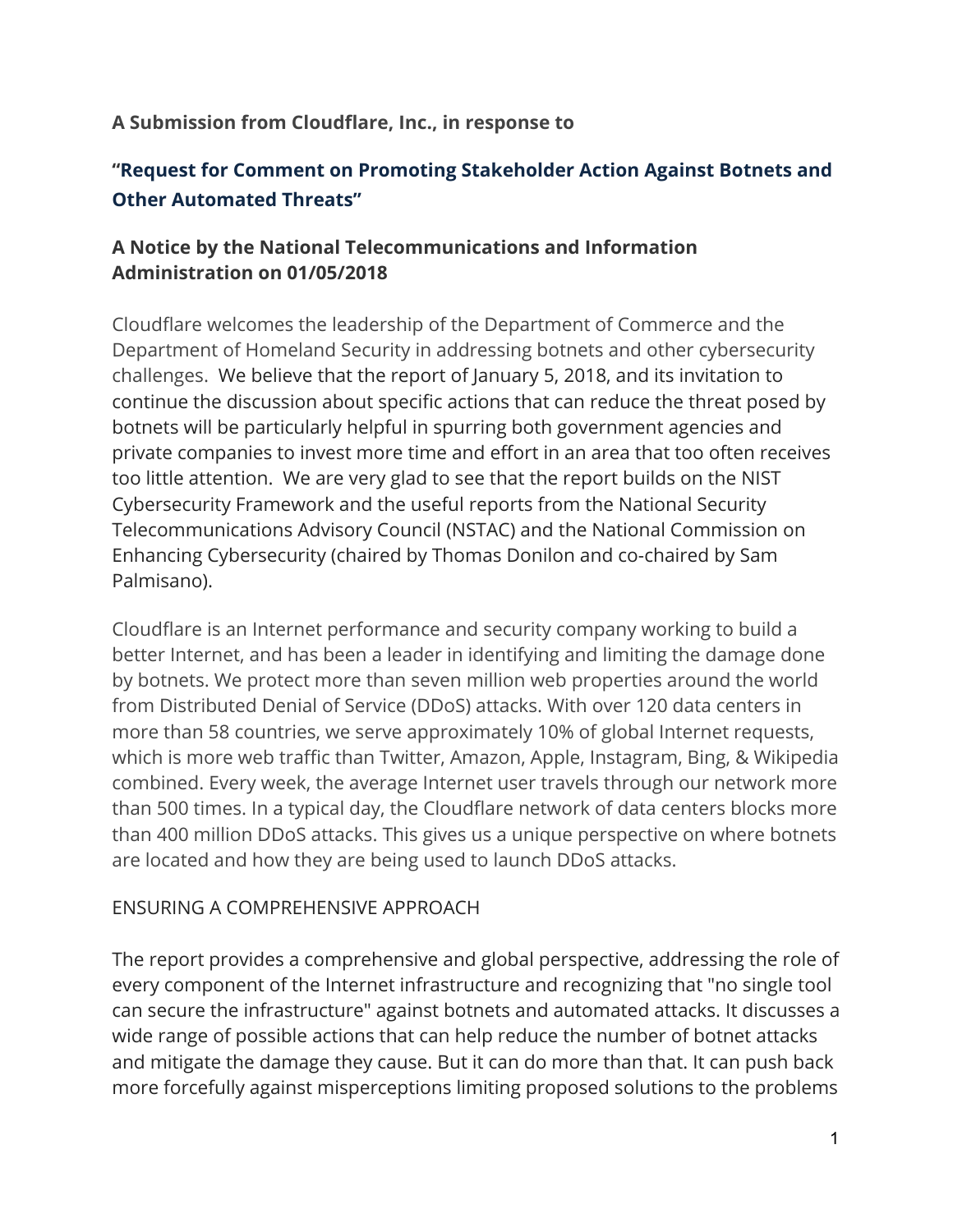posed by botnets. It would be useful for the final report to more explicitly state just how complex and difficult the botnet challenge will be to address effectively. We believe it would be very helpful to place more emphasis on how:

- 1) *The threat posed by botnets does not stem solely from computers and Internet of Things devices (e.g. the CCTV cameras and VDRs used in the Mirai botnet attacks).* We also need to pay attention to the traffic coming from misconfigured or compromised network servers and from Cloud computing services.
- 2) *Most DDoS attacks target individuals and small businesses--even though most of the news reports about botnet attacks focus on attacks on large organizations like banks and financial services companies, IT and media websites, governments, or political campaigns.* Every day, Cloudflare hears from small businesses and individuals whose websites are knocked offline by cyber-extortionists who will stop their attacks if paid "protection money" in cryptocurrency. Fortunately, affordable tools to block such attacks are readily available. (That is one reason cyber-extortionists are shifting their focus to using ransomware and to stealing data for ransom.)
- 3) *The companies fighting against DDoS attacks are making progress.*  Recent data from late 2017 from both Cloudflare<sup>1</sup> and Verisign<sup>2</sup> indicate that the size and frequency of DDoS attacks are decreasing. Unfortunately, they are becoming more complicated and sophisticated. As Layer 3 and Layer 4 attacks are mitigated more effectively, Layer 6 and Layer 7 attacks are becoming more serious.
- 4) *Solving the problem of botnet attacks, particularly those coming from IoT devices, is going to require much more work outside the United States than in the US.* The large majority of Internet users connect to the Net via a non-American Internet Service Provider. Most of the devices on the Internet are manufactured outside the US--and many of them are designed there, too. Global solutions to the threats posed by botnets require global collaboration.
- 5) *It's not just about technology, better business practices, information sharing, and law enforcement.* It's also about marketing and economics. We share the report's conclusion that we already have many of the tools and technologies we need to make DDoS attacks more difficult and less lucrative for cyber-criminals; we need more education and marketing to spur deployment of those tools.

<sup>&</sup>lt;sup>1</sup> 2018 and the Internet: our Predictions, Cloudflare Blog,

https://blog.cloudflare.com/our-predictions-for-2018

<sup>2</sup> Distributed Denial of Service Trends Report, Verisign,

https://www.verisign.com/en\_US/security-services/ddos-protection/ddos-report/index.xhtml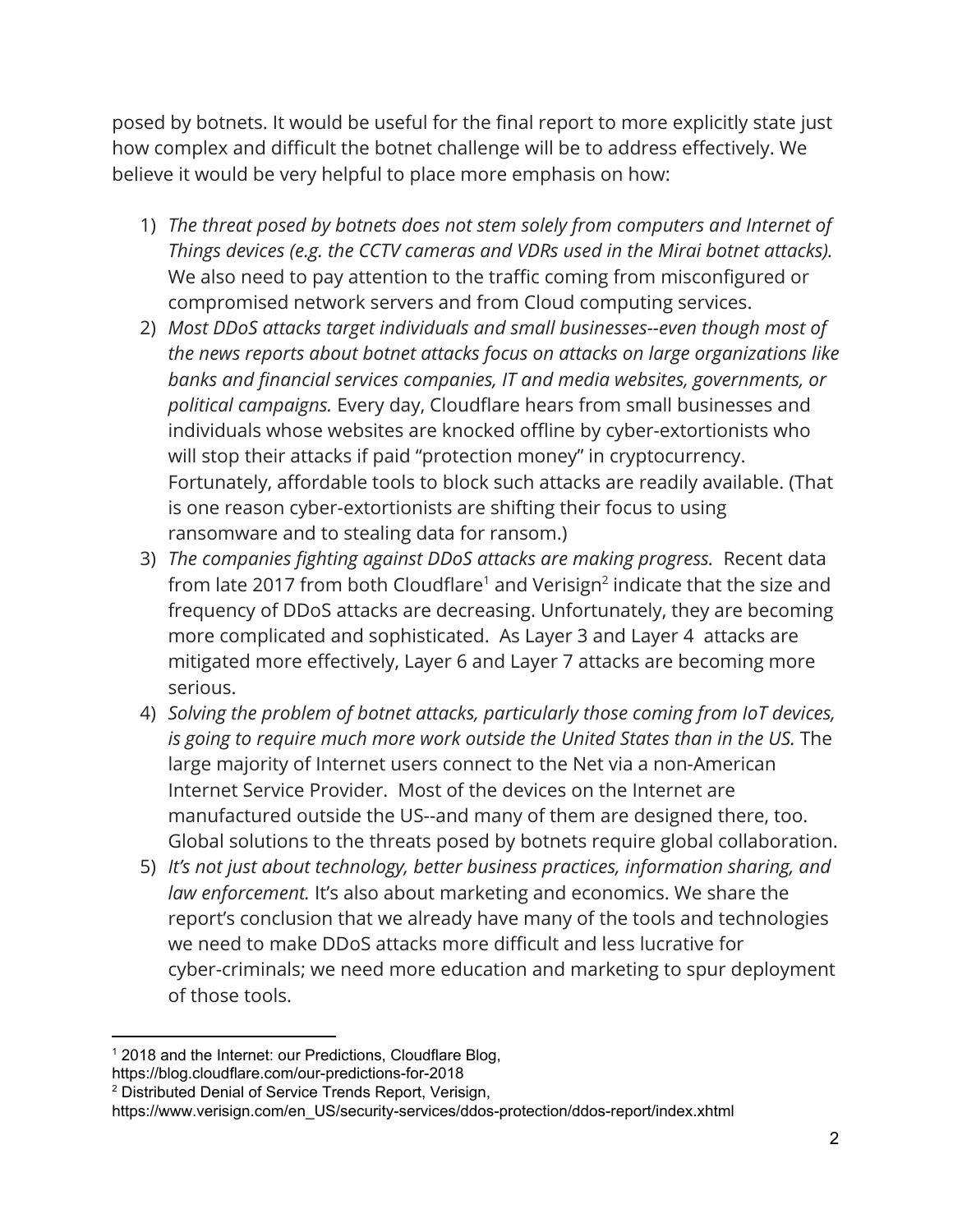6) *It is critical that more effort goes into making DDoS protection simple and easy to use.* Cloudflare believes that in a few years, DDoS protection will be seamlessly integrated with the Cloud. Using software at the edge, rather than having to manage hardware, has enabled millions of website owners to quickly protect themselves.

#### SETTING PRIORITIES

Some of the actions in the report have the potential to be both highly effective and require relatively little effort. But, in order to ensure that Federal government (and private sector) initiatives address the right challenges and are implemented effectively, there must be a shared understanding of which proposals are likely to provide the greatest benefits and how long it will take to realize those benefits.

The remainder of this submission provides our qualitative assessment of each of the 23 proposed actions listed in the report. For each one, we assess how much the proposed action will help deal with the threat of botnets, how difficult it will be to do, and how long before benefits are seen. We also describe how governments and industry could work together to maximize the benefits and achieve them as quickly as possible.

While Cloudflare will not be directly impacted by or involved in all of the proposed actions, we felt it would be useful to comment on each one of them because we are part of the cybersecurity industry and the broad Internet community. It is also important to stress that several of the proposed actions can be justified for many reasons, not just because they will help reduce the threat of botnets. This is particularly true of the actions listed under Goal 5, "Increase awareness and education across the ecosystem." These actions will improve our technical workforce and result in better-informed Internet users, which could help the entire tech sector and accelerate the deployment of digital technologies in all sectors of the economy. The tables flag those proposed actions with broader impact (beyond botnet mitigation). It is also key to stress, as the report does, that many of the proposed actions are linked. For instance, initiatives to develop guidelines and proposals will have a much greater impact if actions to educate IT professionals and technology buyers are effective.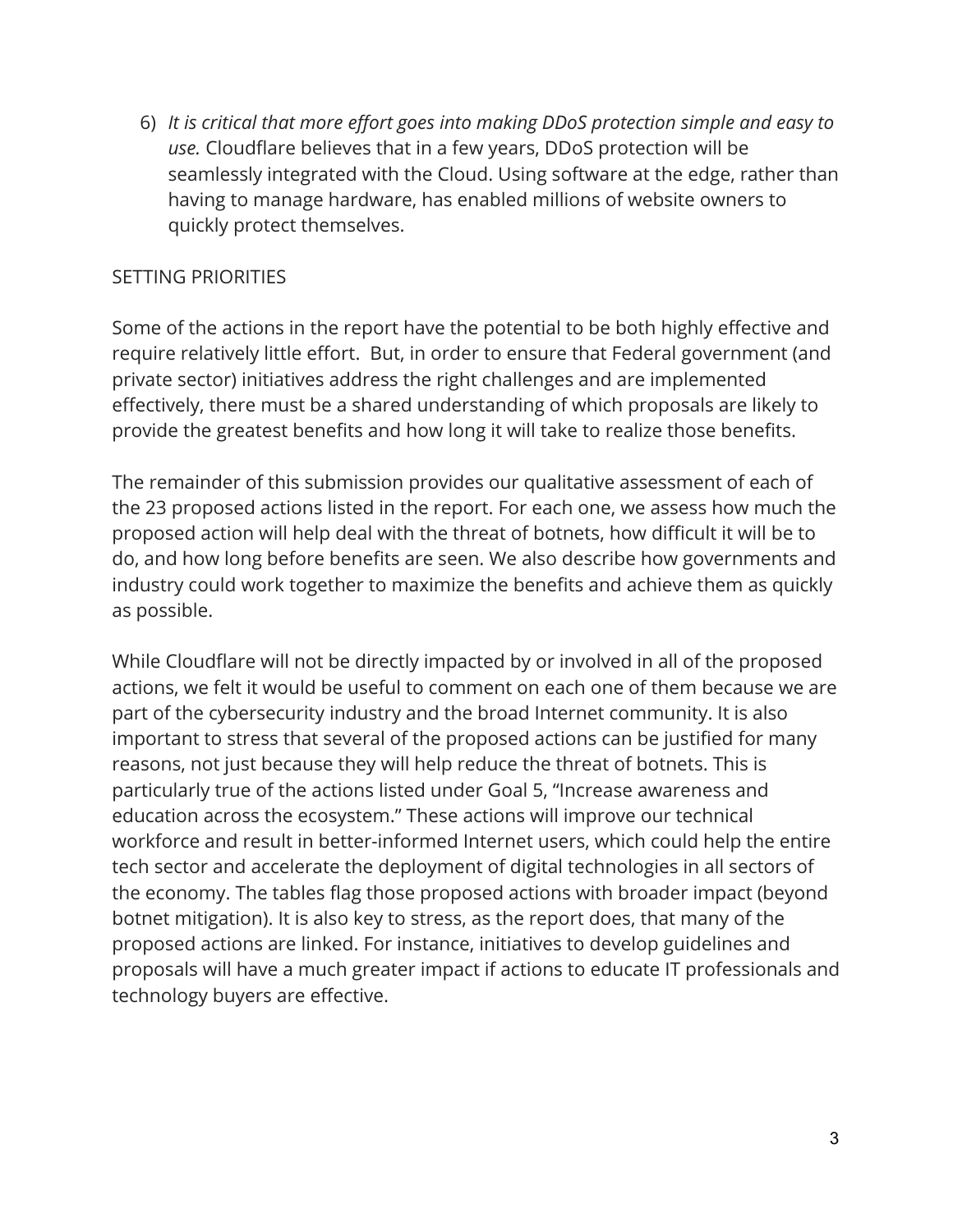## **Goal 1: Identify a clear pathway toward an adaptable, sustainable, and secure technology marketplace**

Cloudflare supports all the actions proposed under Goal 1 because they will spur innovation and increase the market forces that drive development and deployment of better cybersecurity technologies. Government has a particularly important role funding long-term fundamental research, training graduate students, and making markets more transparent and competitive.

| <b>Action</b>                                                                                                                                                                                                                                                                                                                                                                                                                                             | <b>Benefit</b> | <b>Difficulty</b> | <b>Time</b> | Impact       |
|-----------------------------------------------------------------------------------------------------------------------------------------------------------------------------------------------------------------------------------------------------------------------------------------------------------------------------------------------------------------------------------------------------------------------------------------------------------|----------------|-------------------|-------------|--------------|
| Action 1.1 Establish broadly accepted baseline security<br>profiles for IoT devices in home and industrial<br>applications, and promote international adoption<br>through bilateral arrangements and the use of<br>international standards. The federal government should<br>accelerate this process by adopting baseline security<br>profiles for IoT devices in U.S. government environments.                                                           | Med.           | High              | Long        | Med.         |
| Action 1.2 Software development tools and processes to<br>significantly reduce the incidence of security<br>vulnerabilities in commercial-off-the-shelf software must<br>be more widely adopted by industry. The federal<br>government should collaborate with industry to<br>encourage further enhancement and application of these<br>practices and to improve marketplace adoption and<br>accountability.                                              | High           | Low               | Med.        | <b>Broad</b> |
| Action 1.3 Industry should expedite the development and<br>deployment of innovative technologies for prevention<br>and mitigation of distributed threats. Accordingly, where<br>applicable, government should prioritize the application<br>of research and development (R&D) funds and<br>technology transition efforts to support advancement in<br>DDoS prevention and mitigation, as well as foundational<br>technologies to prevent botnet creation. | High           | Low               | Long        | Med.         |
| Action 1.4 Government and industry should collaborate<br>to ensure existing best practices, frameworks, and<br>guidelines relevant to IoT, as well as procedures to<br>ensure transparency, are more widely adopted across<br>the digital ecosystem.                                                                                                                                                                                                      | High           | Low               | Med         | Med.         |

*Action 1.1 Establish broadly accepted baseline security profiles for IoT devices in home and industrial applications, and promote international adoption through bilateral arrangements and the use of international standards. The federal government should accelerate this process by adopting baseline security profiles for IoT devices in U.S.*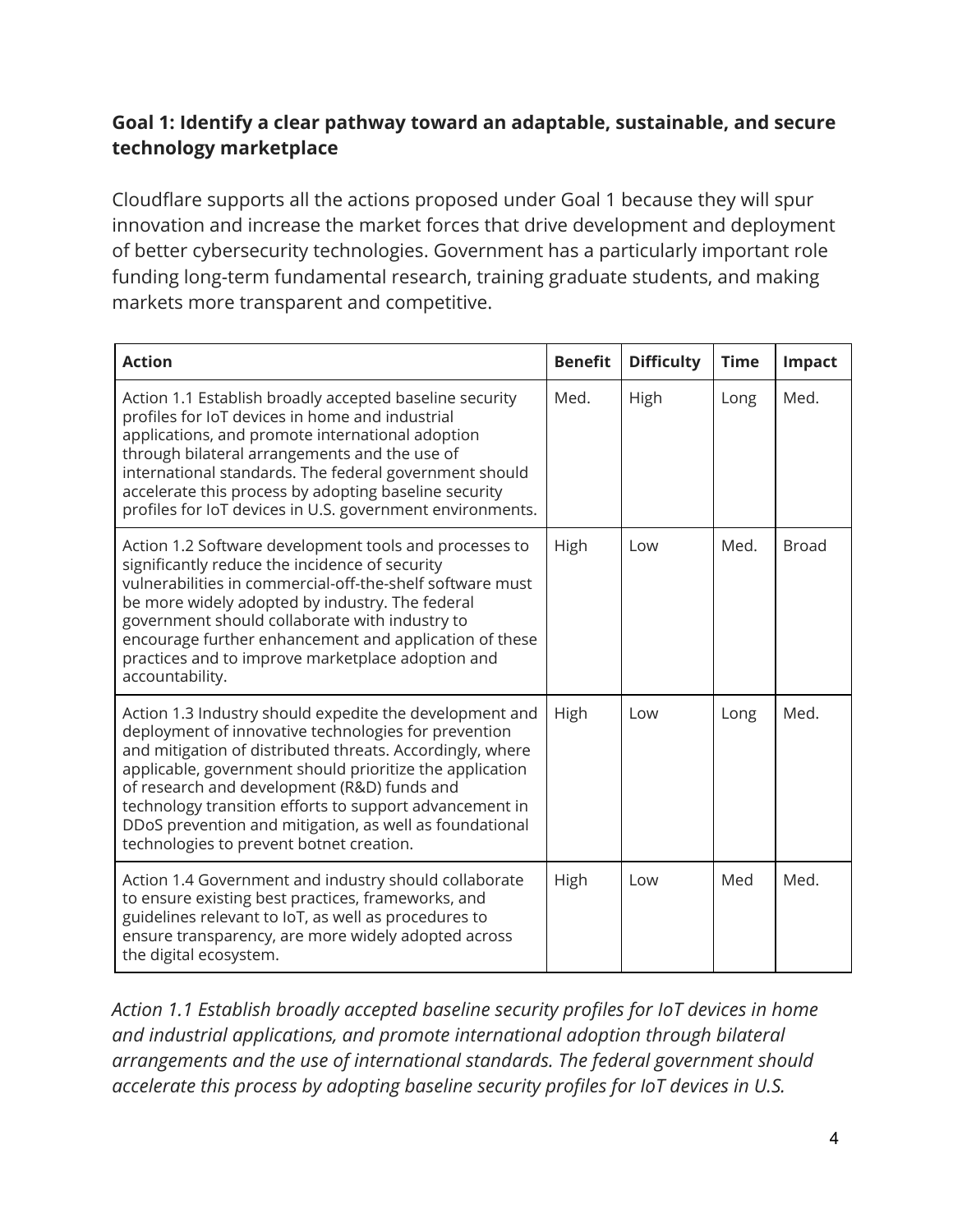#### *government environments.*

The proposed action is important because it leverages the Federal government's role in standards development and its "power of the purse" to promote the development and deployment of more secure Internet of Things devices. While IoT devices generate a small fraction of total DDoS traffic today, that fraction is growing, so there is a need to move quickly on this proposal--particularly because the proposed profile must be embraced by IoT device manufacturers around the world, and that will take time.

It is also critical that the profile for IoT devices not be a mandatory compliance checklist but rather be designed like the original NIST Cybersecurity Framework, which identified challenges to be addressed and provided resources about the various ways to tackle those challenges. Furthermore, it is essential that the profile recognize the full range of IoT devices, from million-dollar machine tools to twenty-cent sensors. Accordingly, it will be important to realize that often the best way to protect a simple IoT device is not by adding extra hardware or software on the device itself but rather by ensuring that it can only connect to the Internet through a secure gateway or virtual private network. A secure Internet connection ensures both that the device is protected from attack and that the device cannot be compromised or used to generate DDoS traffic.

*Action 1.2 Software development tools and processes to significantly reduce the incidence of security vulnerabilities in commercial-off-the-shelf software must be more widely adopted by industry. The federal government should collaborate with industry to encourage further enhancement and application of these practices and to improve marketplace adoption and accountability.*

Like several other proposed actions in this report, this one could have a positive impact far beyond the narrow area of botnet mitigation. The good news is that it would not be very costly. The bad news is that it involves changing how developers do their jobs. And that requires finding ways to put a spotlight on companies and developers who are not using effective tools and techniques to identify vulnerabilities in software. That is why we welcome the emphasis on "transparency tools." We also are glad to see the emphasis on evaluating software components, libraries, and modules, since many IoT devices use old, recycled code. Cloudflare has built much of its infrastructure on open-source software and has always worked hard to avoid old, buggy versions and to work with the open-source community to identify and fix vulnerabilities in the versions of the code we use.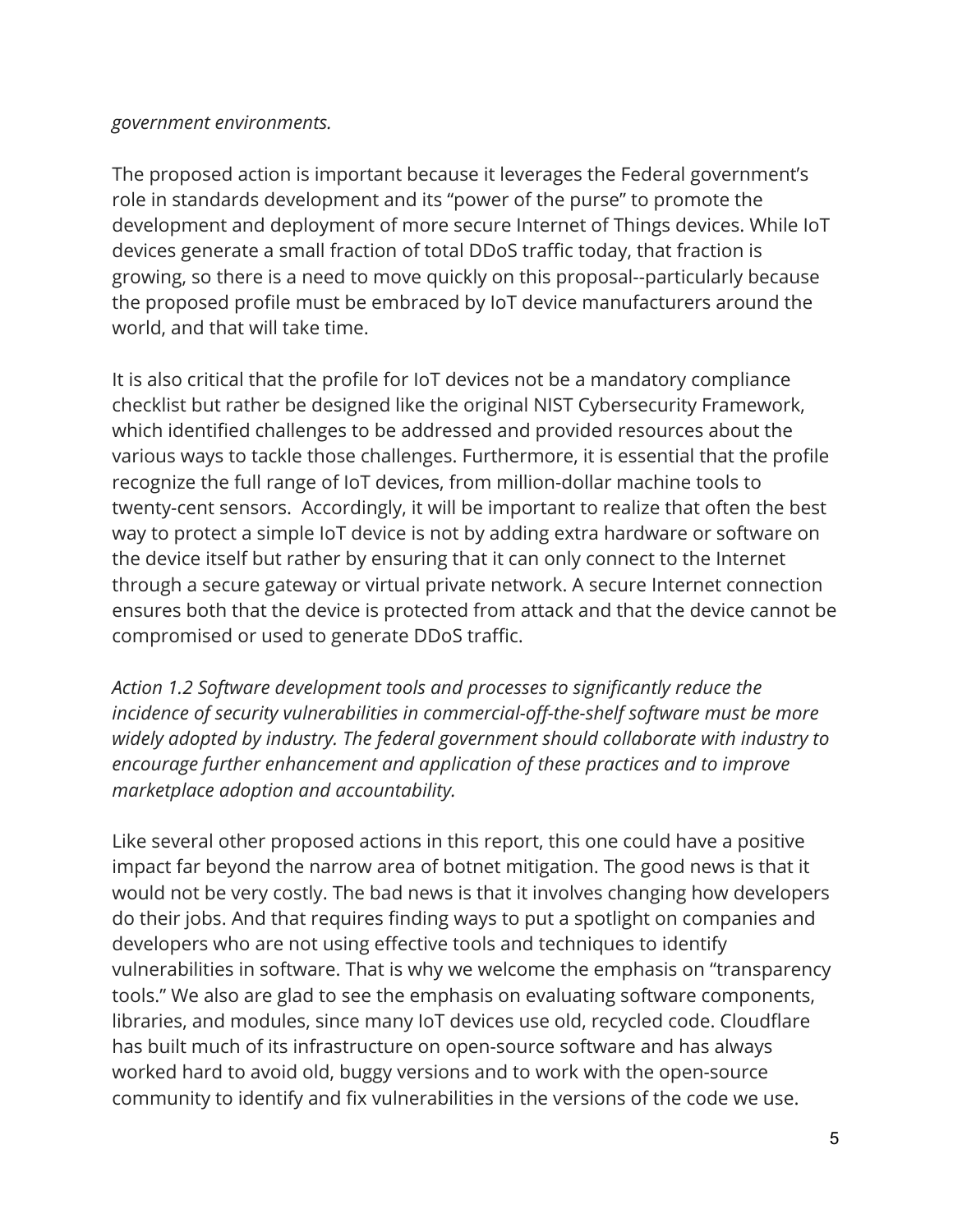*Action 1.3 Industry should expedite the development and deployment of innovative technologies for prevention and mitigation of distributed threats. Accordingly, where applicable, government should prioritize the application of research and development (R&D) funds and technology transition efforts to support advancement in DDoS prevention and mitigation, as well as foundational technologies to prevent botnet creation.*

Decades of government and corporate support for a broad base of computer science and engineering R&D is one reason the United States has been a world leader in information technology. Federal government research programs not only generate technological breakthroughs. By funding graduate students at our universities, they fund the development of the talent that companies like Cloudflare rely upon. But the benefits often take many years to become obvious and can be very hard to quantify,

*Action 1.4 Government and industry should collaborate to ensure existing best practices, frameworks, and guidelines relevant to IoT, as well as procedures to ensure transparency, are more widely adopted across the digital ecosystem.*

This proposed action is essential if the other three actions under Goal 1 are to have a major impact. The best advice is not useful if no one hears it, so marketing is key. We are glad to see a commitment to working with both vendor and user communities to "spread the word."

### **Goal 2: Promote innovation in the infrastructure for dynamic adaptation to evolving threats**.

Cloudflare feels that the most cost-effective and fastest way to address the rapidly-evolving threat posed by botnets is by deploying better means to block DDoS traffic from reaching its targets. We are particularly supportive of Action 2.2, which, if it leads to voluntary, widely-accepted, flexible guidelines, could encourage hundreds of thousands of companies and organizations--both in the United States and elsewhere--to prevent and mitigate against DDoS attacks.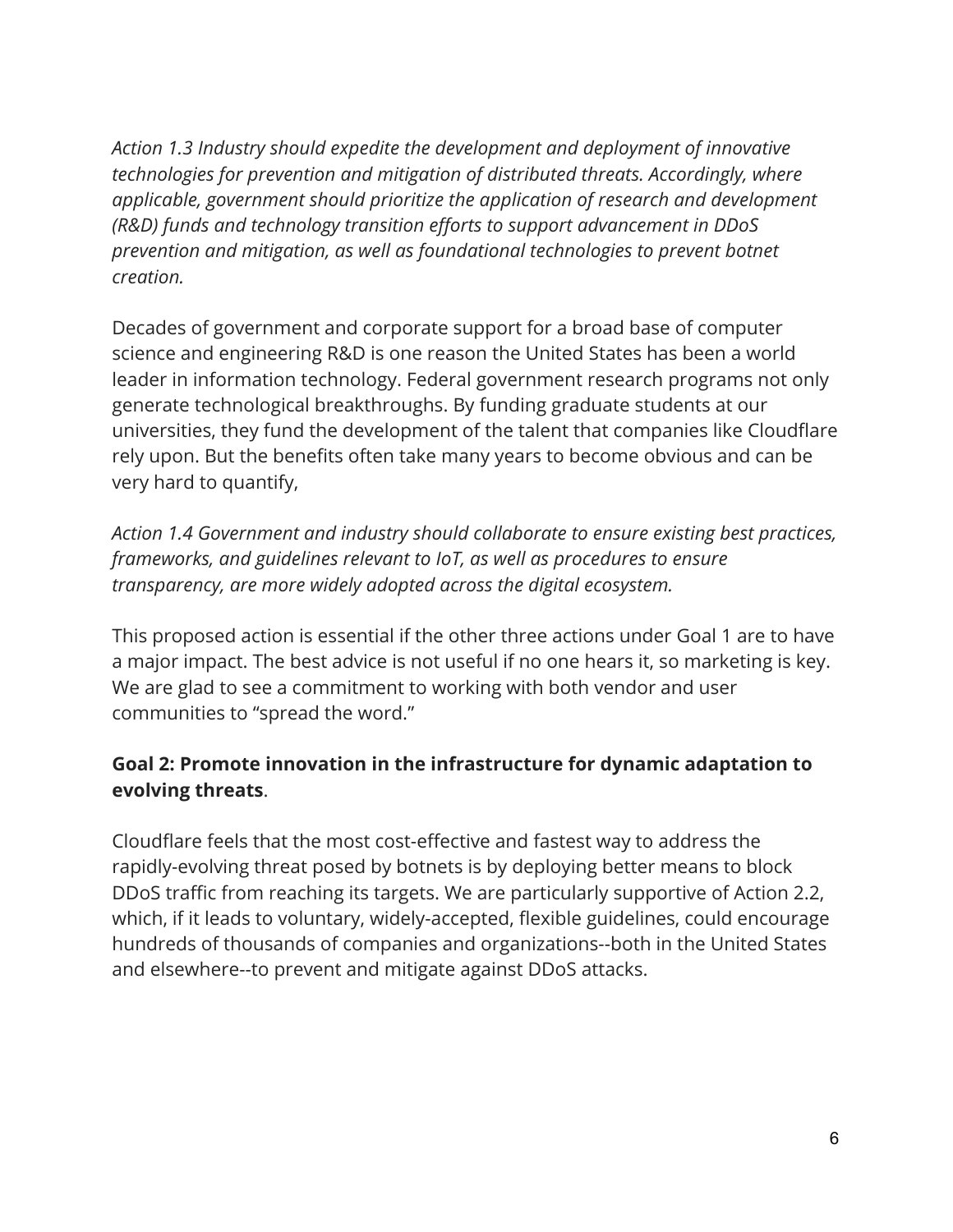| <b>Action</b>                                                                                                                                                                                                                        | <b>Benefit</b> | <b>Difficulty</b> | <b>Time</b> | <b>Impact</b> |
|--------------------------------------------------------------------------------------------------------------------------------------------------------------------------------------------------------------------------------------|----------------|-------------------|-------------|---------------|
| Action 2.1 Internet service providers and their<br>peering partners should expand current<br>information sharing to achieve more timely and<br>effective sharing of actionable threat information<br>both domestically and globally. | Med.           | Low               | Short       | Med.          |
| Action 2.2 Stakeholders and subject matter experts,<br>in consultation with NIST, should lead the<br>development of a CSF Profile for Enterprise DDoS<br>Prevention and Mitigation.                                                  | High           | Low               | Med.        | Narrow        |
| Action 2.3 The federal government should lead by<br>example and demonstrate practicality of<br>technologies, creating market incentives for early<br>adopters.                                                                       | Med.           | Med.              | Short       | Med.          |
| Action 2.4 Industry and government should<br>collaborate with the full range of stakeholders to<br>continue to enhance and standardize<br>information-sharing protocols.                                                             | l ow           | Med.              | Med.        | Med.          |
| Action 2.5 The federal government should work with<br>U.S. and global infrastructure providers to expand<br>best practices on network traffic management<br>across the ecosystem.                                                    | l ow           | High              | Med.        | <b>Broad</b>  |

*Action 2.1 Internet service providers and their peering partners should expand current information sharing to achieve more timely and effective sharing of actionable threat information both domestically and globally.*

This proposed action seems incomplete because it focuses only on ISPs and network providers. Many ISPs, especially smaller ones, rely on companies that provide network security services, such as Cloudflare and Google, to identify and block botnet traffic. Network security companies and ISPs already have open lines of communication and are able to respond quickly when a new major DDoS threat develops. The best example of this was when the first Mirai botnet attacks<sup>3</sup> were launched. Assessments and counter-measures<sup>4</sup> began immediately<sup>5</sup>--and involved the key players. The final report should make clear that the extensive amount of

<sup>4</sup> The New DDoS Landscape, Cloudflare Blog, https://blog.cloudflare.com/the-new-ddos-landscape/

<sup>&</sup>lt;sup>3</sup> Inside the infamous Mirai IoT Botnet: A Retrospective Analysis, Cloudflare Blog https://blog.cloudflare.com/inside-mirai-the-infamous-iot-botnet-a-retrospective-analysis/

<sup>&</sup>lt;sup>5</sup> How Google fought back against a crippling IoT-powered botnet and won, Ars Technica https://arstechnica.com/information-technology/2017/02/how-google-fought-back-against-a-crippling-iot-p owered-botnet-and-won/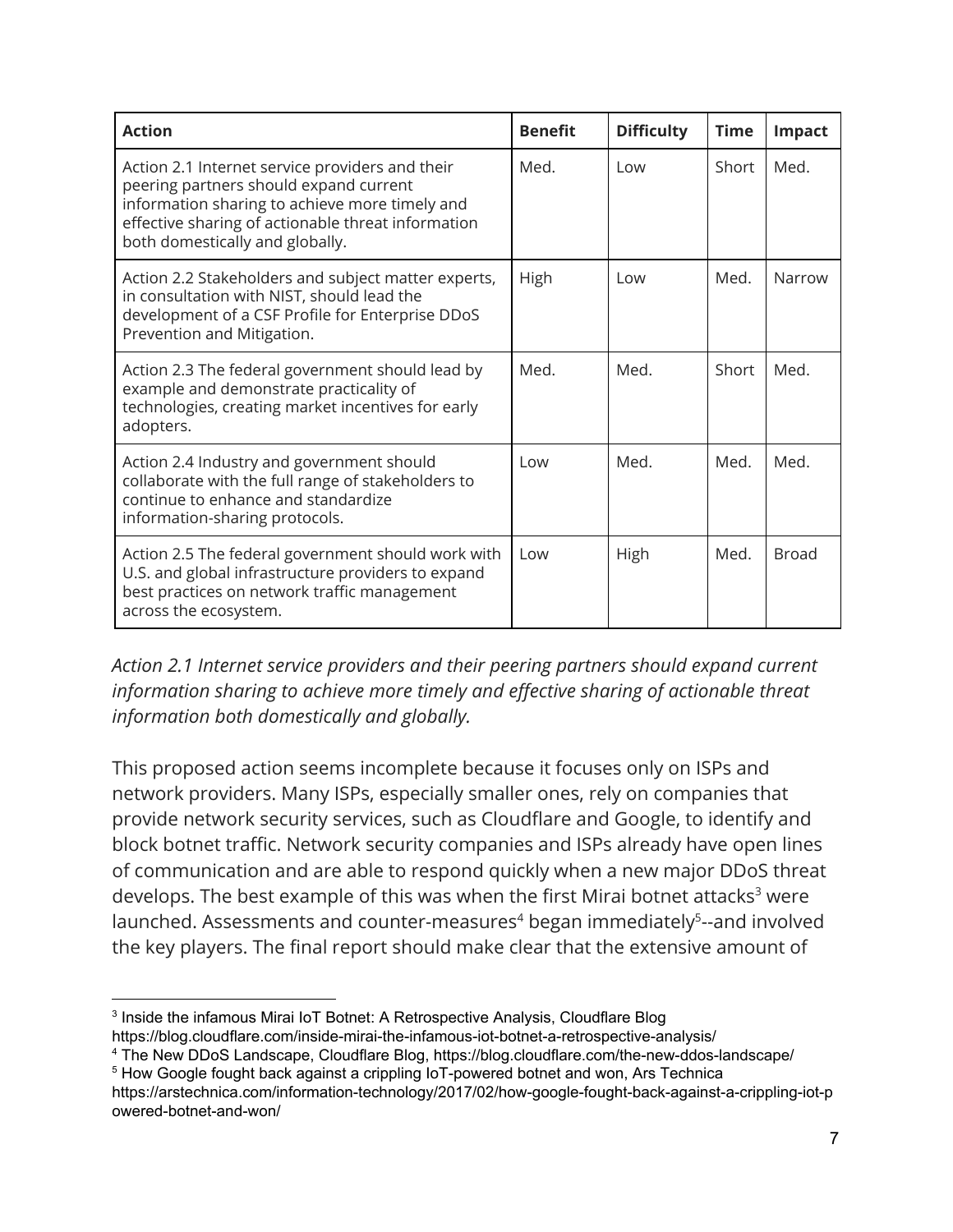information sharing that is already occurring and how it involves much more than just ISPs.

This Action might be expanded to include efforts to get Cloud computing providers to redouble their efforts to prevent theft and misuse of their services for botnet attacks. Given the small number of companies in this market segment, it should be relatively easy to make progress in limiting DDoS attacks misusing their services.

## *Action 2.2 Stakeholders and subject matter experts, in consultation with NIST, should lead the development of a CSF Profile for Enterprise DDoS Prevention and Mitigation.*

For Cloudflare, this is the most important proposed action in the report and the one likely to provide the biggest benefits--if it is done right. Developing a Framework profile will encourage enterprises to think about how to improve their DDoS threat mitigation. We would encourage NIST to consider ways to expand any profile that is developed to smaller businesses as well.

The global reputation of NIST means that it will be able to convene the right experts and stakeholders, just as it did for the original Cybersecurity Framework. Equally importantly, the team at NIST will be able to use their contacts around the world to build awareness of the DDoS prevention profile. However, it is essential that the profile not be designed as a compliance checklist mandating specific products. We know that fighting botnets requires a defense in depth strategy using a variety of weapons and shields from different suppliers to be most effective. Different levels of protection are needed for different types of devices. Different industry sectors have different requirements.

A comprehensive profile should include steps that enterprises can take to prevent their network servers from being exploited for reflection and amplification attacks, which in some cases can increase the amount of traffic generated by botnets 20, 30, or even 50 times. As Cloudflare described in its initial response to the June 2017 Request for Comments<sup>6</sup> on dealing with botnets, this has been a particular problem

<sup>&</sup>lt;sup>6</sup> Request for Comments on Promoting Stakeholder Action Against Botnets and Other Automated Threats, NTIA,

https://www.ntia.doc.gov/federal-register-notice/2017/rfc-promoting-stakeholder-action-against-botnets-an d-other-automated-threats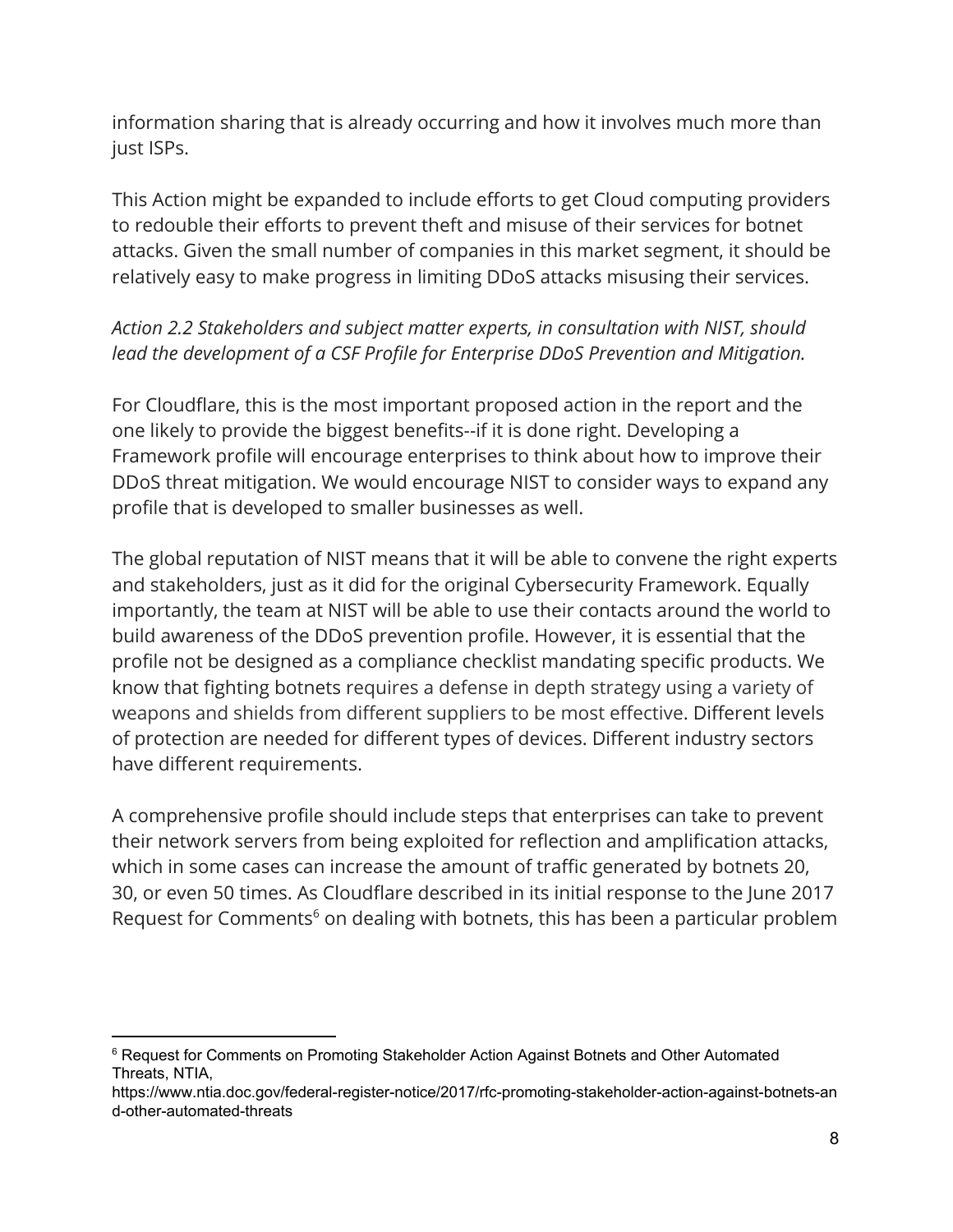at Federal agencies, where misconfigured DNS servers<sup>7</sup> have been routinely exploited in many of the largest DDoS attacks.

It is also essential that the profile not be seen as something that will be mandated for certain classes of users. If it is voluntary and provides a variety of ways for readers to achieve the specific tasks identified, it will be much easier and faster to develop a consensus around the text. NIST knows how to do this and do it in a open, transparent, and international manner. It will be challenging to engage non-US companies and even harder to engage non-US technology customers, but is is essential that this be done from the start to avoid this initiative being seen as an "American solution" to a serious global problem.

## *Action 2.3 The federal government should lead by example and demonstrate practicality of technologies, creating market incentives for early adopters.*

The US government is a major user of information technology, and can play a significant role in validating and encouraging the use of new technology. Unfortunately, government procurement requirements like FedRAMP can create an artificial barrier prohibiting the government from using new, more cost-effective technologies to defend against botnets if those technologies were not anticipated when the regulations were last revised. To ensure regulations do not disincent early adopters, there should be an easy way for the government to adopt and test such technologies without requiring the time and expense of FedRAMP certifications.

In addition, the Federal government can play an important role by "walking the talk" and by using the Federal IT procurement process to encourage vendors who demonstrate that they are implementing effective steps to protect against DDoS attacks (and to ensure that the systems they deploy and run cannot be used for DDoS attacks). That said, overly prescriptive or overly broad<sup>8</sup> procurement regulations, particularly ones that inadvertently hinder development and use of new, leading-edge solutions, could do more harm than good. Development of cybersecurity technologies is moving much faster than the government can enact regulations and guidelines.

<sup>7</sup> How the Consumer Product Safety Commission is (Inadvertently) Behind the Internet's Largest DDoS Attacks, Cloudflare Blog,

https://blog.cloudflare.com/how-the-consumer-product-safety-commission-is-inadvertently-behind-the-inte rnets-largest-ddos-attacks/

<sup>&</sup>lt;sup>8</sup> Analyzing the Internet of Things Cybersecurity Improvement Act, AEI,

http://www.aei.org/publication/analyzing-the-internet-of-things-iot-cybersecurity-improvement-act/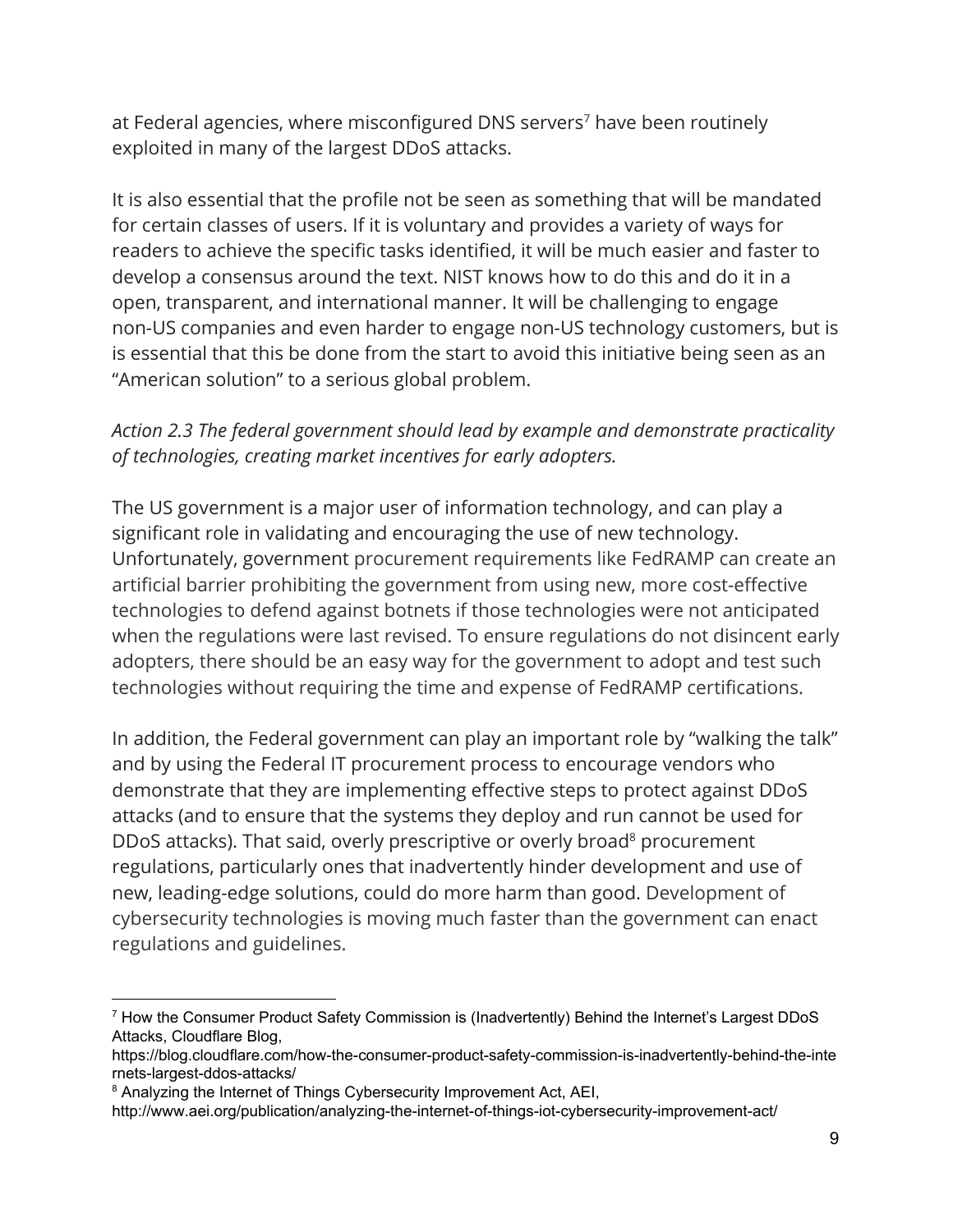The federal government should also lead the way by ensuring that all of its computers and network servers are properly configured, so that they cannot be used to launch or amplify DDoS attacks.

### *Action 2.4 Industry and government should collaborate with the full range of stakeholders to continue to enhance and standardize information-sharing protocols.*

As described above, under Action 2.1, there is already a lot of information sharing happening between network security companies and the other network providers who are best-positioned to detect and analyze where botnets are and where DDoS traffic is targeted, particularly when a new type of attack occurs. The challenge is not to facilitate cooperation among this rather small, trusted community. The challenge is to reach the much broader and more diverse group of organizations that might be on the receiving end of a DDoS attack. They do not need the kind of detailed technical information that network security companies and network providers share when they are trying to identify a new threat. Instead, they need actionable advice about what to do about the threat. Past information sharing initiatives tended to confuse the two needs. To quote one former Federal government official, who now works with the cybersecurity industry, "For too long, we have been asking the wrong people to share the wrong information with the wrong people." Cloudflare believes this proposed action could be very helpful if it recognized the need for different types of information for different communities. We also believe the largest and most difficult information sharing challenge is to get companies and organizations outside the tech sector, who are so often the easiest targets for DDoS attacks, to take action.

### *Action 2.5 The federal government should work with U.S. and global infrastructure providers to expand best practices on network traffic management across the ecosystem.*

This is a useful but ambitious proposal. It will be challenging to get agreement on what "best practices" are in an area when technology is advancing rapidly and it will be even more challenging to get the full range of Internet infrastructure players to embrace a common approach, if it is too prescriptive. As explained above, there has been a very effective synergy between network security companies like Cloudflare and network providers in which network providers (as well as hosting companies) chose security solutions that work for them (and security companies compete with each to provide better, less expensive, and easier to use solutions.)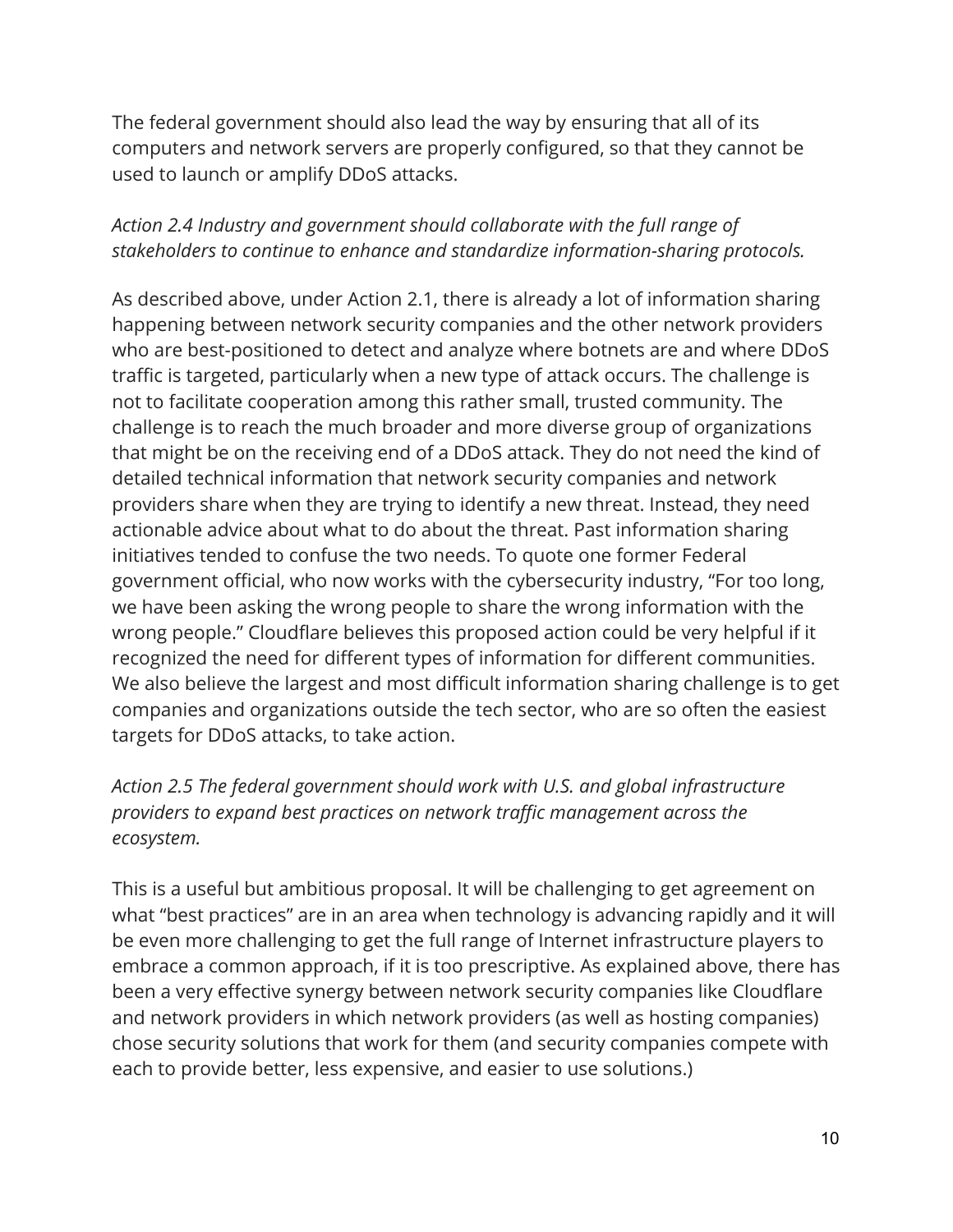## **Goal 3: Promote innovation at the edge of the network to prevent, detect, and mitigate bad behavior**

Cloudflare believes that existing technologies and techniques, if properly deployed, could eliminate at least 80% of DDoS traffic. Therefore, we welcome actions that will accelerate deployment of state-of-the-art network management tools and secure gateways. These approaches, as well as new edge-based approaches, can be much easier to use and more cost-effective.

| <b>Action</b>                                                                                                                                                                                      | <b>Benefit</b> | <b>Difficulty</b> | <b>Time</b> | Impact |
|----------------------------------------------------------------------------------------------------------------------------------------------------------------------------------------------------|----------------|-------------------|-------------|--------|
| Action 3.1 The networking industry should expand<br>current product development and standardization<br>efforts for effective and secure traffic management in<br>home and enterprise environments. | High           | Med.              | Short       | Med.   |
| Action 3.2 User interfaces on home IT and IoT products<br>should be designed to maximize security while<br>reducing or eliminating security knowledge<br>requirements for administration.          | High           | Low               | Med.        | Med.   |
| Action 3.3 Enterprises should migrate to network<br>architectures that facilitate detection, disruption, and<br>mitigation of automated, distributed threats.                                      | High           | Med.              | Med.        | Broad  |
| Action 3.4 The federal government should investigate<br>how wider IPv6 deployment can alter the economics of<br>both attack and defense.                                                           | Med.           | Med.              | Short       | Med.   |

*Action 3.1 The networking industry should expand current product development and standardization efforts for effective and secure traffic management in home and enterprise environments.*

Cloudflare is very glad to see this proposed action in the report. Too often, discussions of cybersecurity and the Internet of Things focuses solely on the "things" and forgets that often the best way to secure devices is to secure the way they connect to the Internet (through a secure network hub, gateway, or an edge-based security solution<sup>9</sup>). This kind of holistic approach is essential if the hundreds of billions of IoT devices that will soon be connected to the Internet are to be protected against DDoS attacks (and not be vulnerable to being incorporated into botnets). We hope that these kind of solutions will play a key role in the DDoS

<sup>&</sup>lt;sup>9</sup> Introducing Cloudflare Orbit: A Private Network for IoT Devices, Cloudflare Blog, https://blog.cloudflare.com/orbit/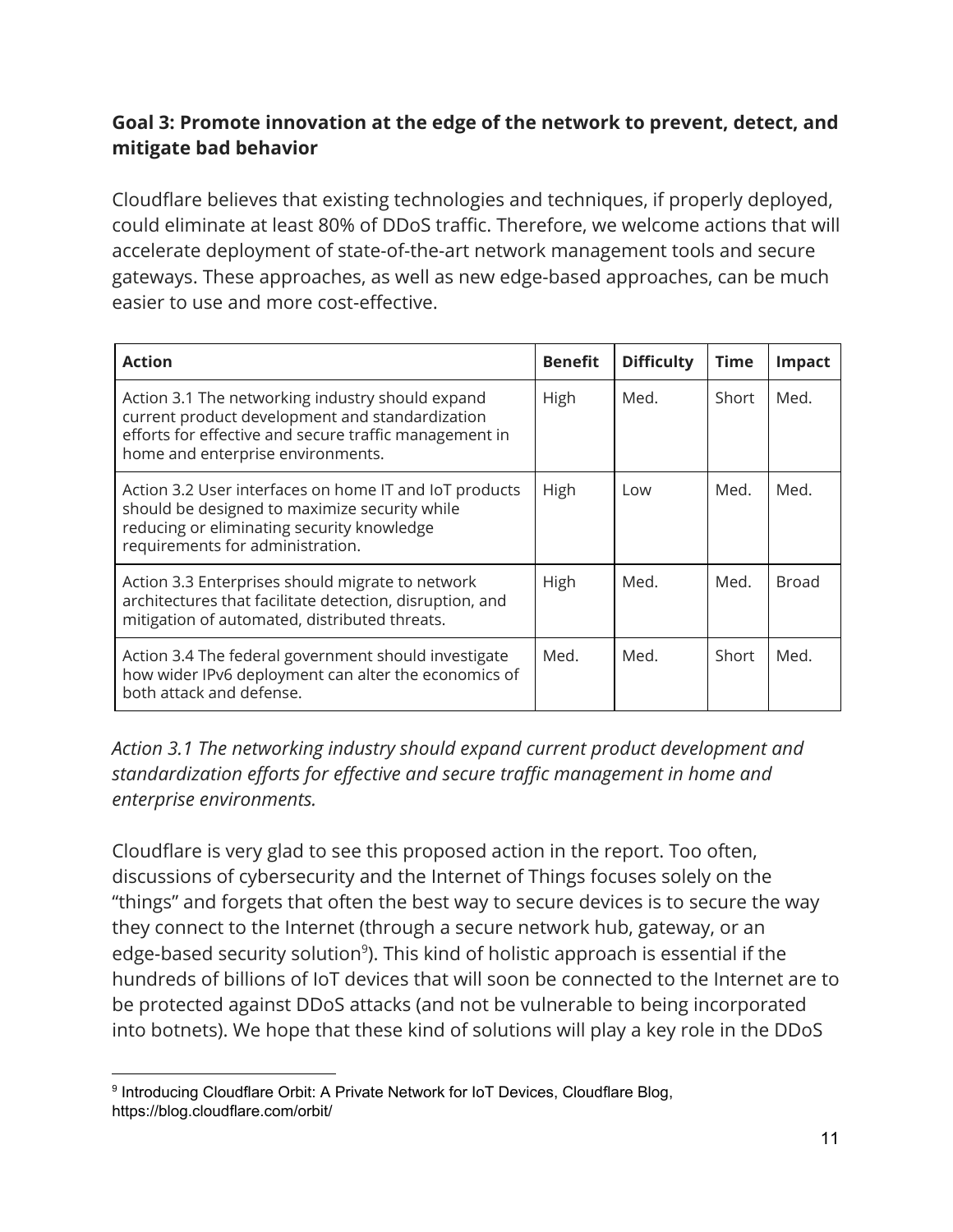prevention profile proposed under Action 2.2.

*Action 3.2 User interfaces on home IT and IoT products should be designed to maximize security while reducing or eliminating security knowledge requirements for administration.*

This is a critical element of any comprehensive strategy to address the botnet threat. Too often we only focus on security, privacy, and reliability and forget usability is key to realizing those goals. Fortunately, we are making progress. Systems auto-configure and have automatic software updates. The shift from hardware solutions to Cloud-based services is also making life less challenging for CIOs and systems administrators. The chronic shortage of qualified IT professionals, which is growing worse, means this proposed action is critical--and since it will take time for products to diffuse into the market, it is important to move as quickly as possible.

## *Action 3.3 Enterprises should migrate to network architectures that facilitate detection, disruption, and mitigation of automated, distributed threats.*

This important proposed action builds on Action 2.2 which calls for a Cybersecurity Framework profile for DDoS protection. As noted in the report, there are "a variety of effective anti-DDoS products and services"; the challenge is to get enterprises to deploy them. Security companies are spending millions of dollars marketing their products, but having independent industry groups, associations of government IT professionals (at the national, state, and local level), and user groups highlight approaches that work would help buyers sort through the options.

## *Action 3.4 The federal government should investigate how wider IPv6 deployment can alter the economics of both attack and defense.*

Cloudflare is glad to see IPv6 singled out as part of the strategy for mitigating DDoS attacks. We have been promoting adoption of IPv6 since the start of our company more than seven years ago, in part because it provides new and more varied means for improving the cybersecurity and performance of networks. And, of course, it is essential to ensure the continued rapid growth of a secure, reliable Internet of Things.

## **Goal 4: Build coalitions between the security, infrastructure, and operational technology communities domestically and around the world**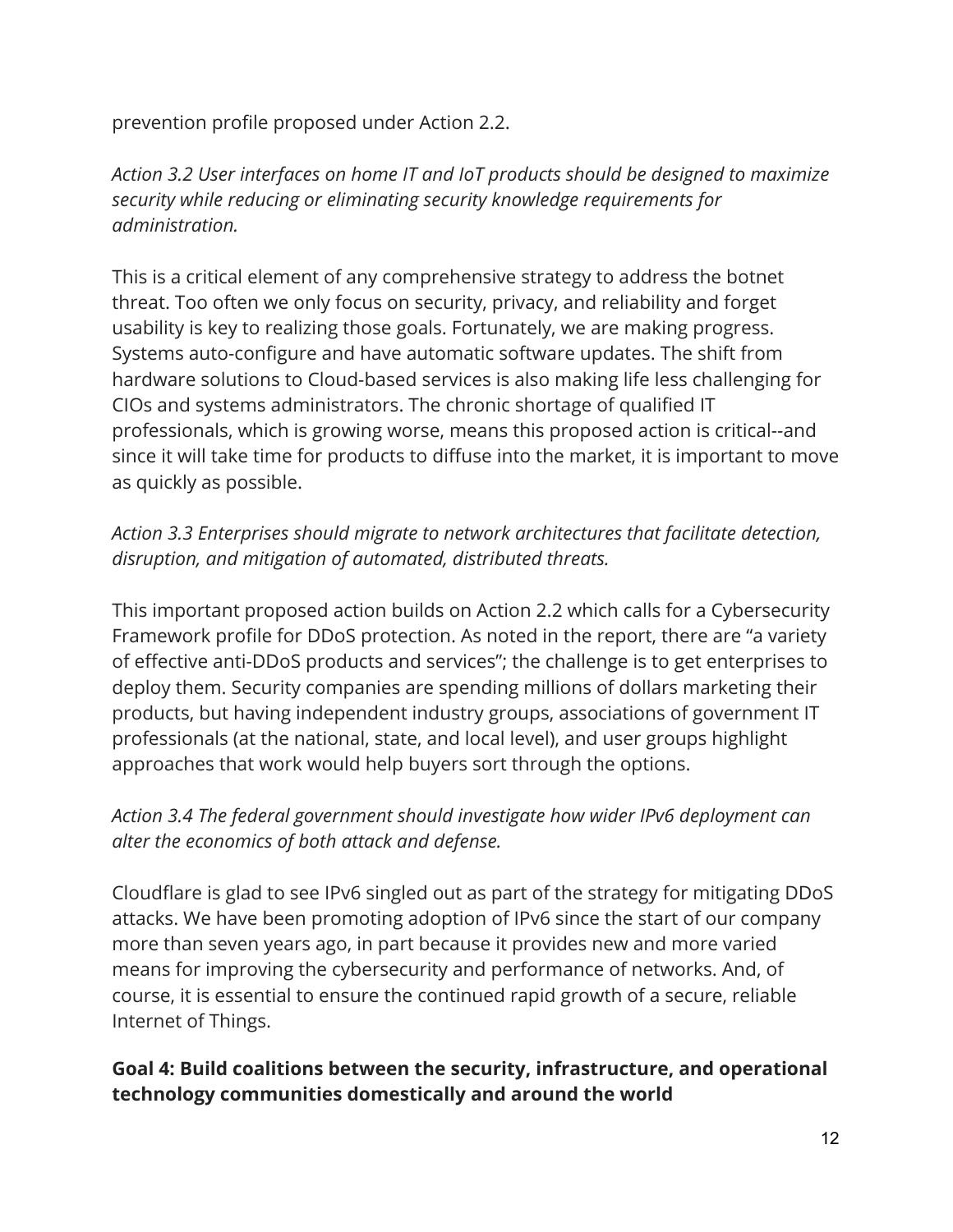There is already tight collaboration and coordination among those companies and Federal agencies directly involved in identifying and responding to DDoS attacks. More could be done to reach out to ISPs and large enterprises overseas. But the biggest challenge is helping potential victims of DDoS attacks--particularly small and medium-sized companies and organizations that are not in the technical sector--learn how to effectively respond to them.

| <b>Action</b>                                                                                                                                                                                       | <b>Benefit</b> | <b>Difficulty</b> | <b>Time</b> | <b>Impact</b> |
|-----------------------------------------------------------------------------------------------------------------------------------------------------------------------------------------------------|----------------|-------------------|-------------|---------------|
| Action 4.1 ISPs and large enterprises should increase<br>information sharing with law enforcement to provide<br>more timely and actionable information regarding<br>automated, distributed threats. | Low            | Med.              | Short       | Narrow        |
| Action 4.2 The federal government should promote<br>international adoption of best practices and relevant<br>tools through bilateral and multilateral international<br>engagement efforts           | Med.           | High              | Long        | Med.          |
| Action 4.3 Regulatory agencies should work with<br>industry to ensure non-deceptive marketing and foster<br>appropriate sector-specific security requirements.                                      | Med.           | High              | Med.        | <b>Broad</b>  |
| Action 4.4 The community should take concrete steps<br>to limit fast flux hosting.                                                                                                                  | Med.           | l ow              | Short       | Narrow        |
| Action 4.5 The cybersecurity community should<br>continue to engage with the operational technology<br>community to promote awareness and accelerate<br>cybersecurity technology transfer.          | Med.           | Med.              | Long        | Med.          |

*Action 4.1 ISPs and large enterprises should increase information sharing with law enforcement to provide more timely and actionable information regarding automated, distributed threats.*

Companies involved in identifying and protecting against DDoS attacks cooperate with law enforcement agencies in efforts to shut down the people controlling the botnets responsible for the attacks. But when the threat comes for millions of machines in almost every country, law enforcement is only a small part of the solution. Botnet herders, like spammers, do not require deep technical skills. If one cyber-criminal is arrested, another will replace him or her.

Network providers and Internet security companies can provide timely information on attacks and attackers, but they must do it in a way that protects their users'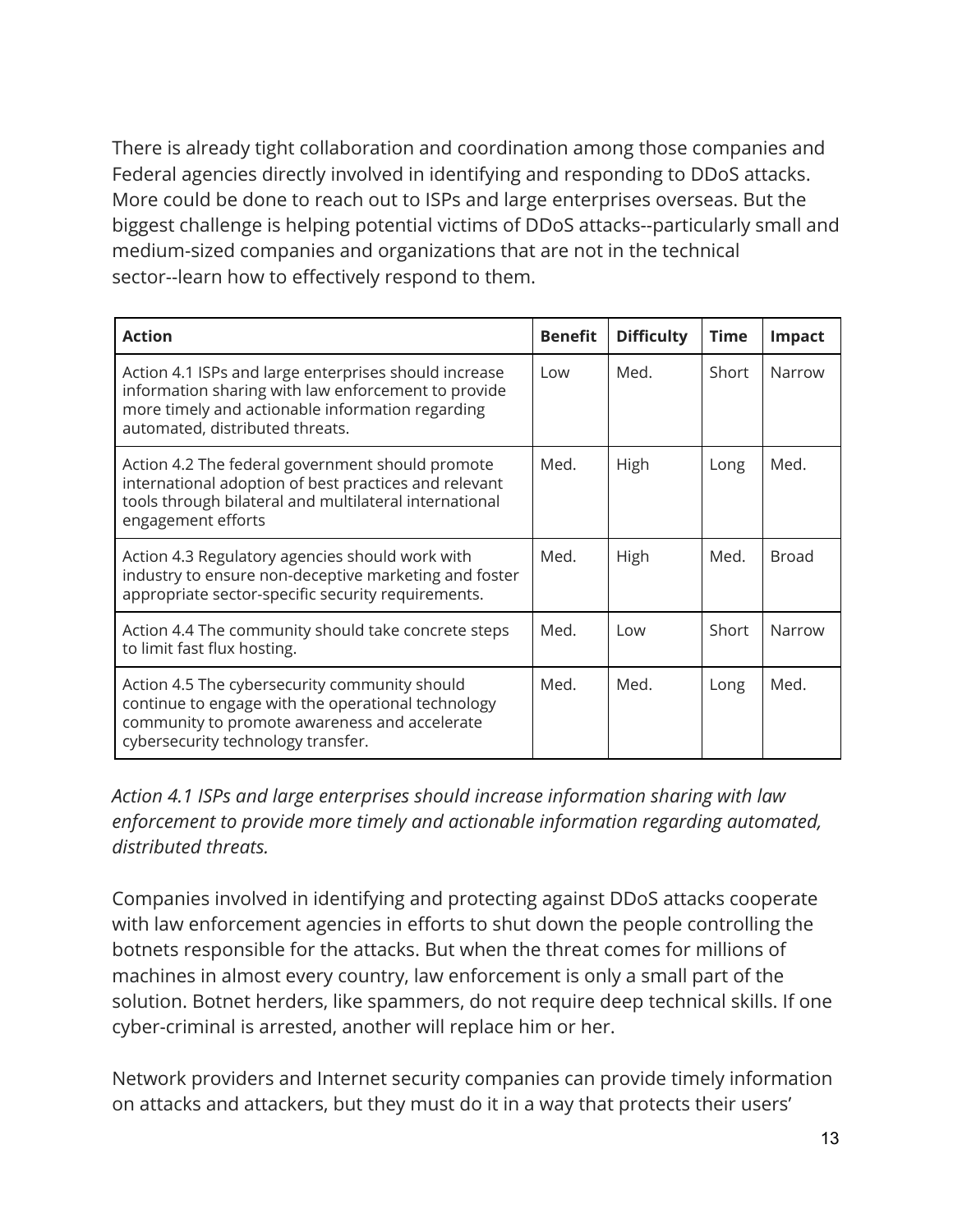privacy. We are glad to see the acknowledgement of concerns about privacy and confidentiality.

# *Action 4.2 The federal government should promote international adoption of best practices and relevant tools through bilateral and multilateral international engagement efforts*

In the long run, this proposed action could be one of the most important and one of the most difficult. It also builds on several other proposed actions (particularly Action 1.1 and Action 2.2). Securing the Internet requires efforts by network providers, cybersecurity companies, device manufacturers, DNS providers, and others in every country. Thus, we are glad to see the commitment to working with existing international standards bodies and groups like ICANN to promote best practices. But it is essential that such bodies not write narrow standards that lock in yesterday's technologies and techniques.

# *Action 4.3 Regulatory agencies should work with industry to ensure non-deceptive marketing and foster appropriate sector-specific security requirements.*

This section of the report included an important admonition: "Due to the complexity and diversity across the IoT landscape, it is difficult to envision a set of one-size-fits-all rules that could ensure security while keeping pace with the rate of change and the dynamic nature of the threat environment." That said, regulatory agencies that promote a range of solutions to the threat posed by DDoS attacks could help motivate companies to make the necessary investments in securing their IT infrastructure. As noted in the report, the Federal Trade Commission (FTC) has taken action against companies that have failed to practice reasonable security practices.

# *Action 4.4 The community should take concrete steps to limit fast flux hosting.*

Fast flux hosting has been used to make it harder to block DDoS attacks for more than ten years, since the early days of botnets. Clearly, the efforts of ICANN and Regional Internet Registries to motivate key players in the domain name ecosystem to do more to address the problem have been insufficient. Merely highlighting the challenge in the final report may help, but being more specific about exactly who needs to take action would be even more useful.

*Action 4.5 The cybersecurity community should continue to engage with the operational*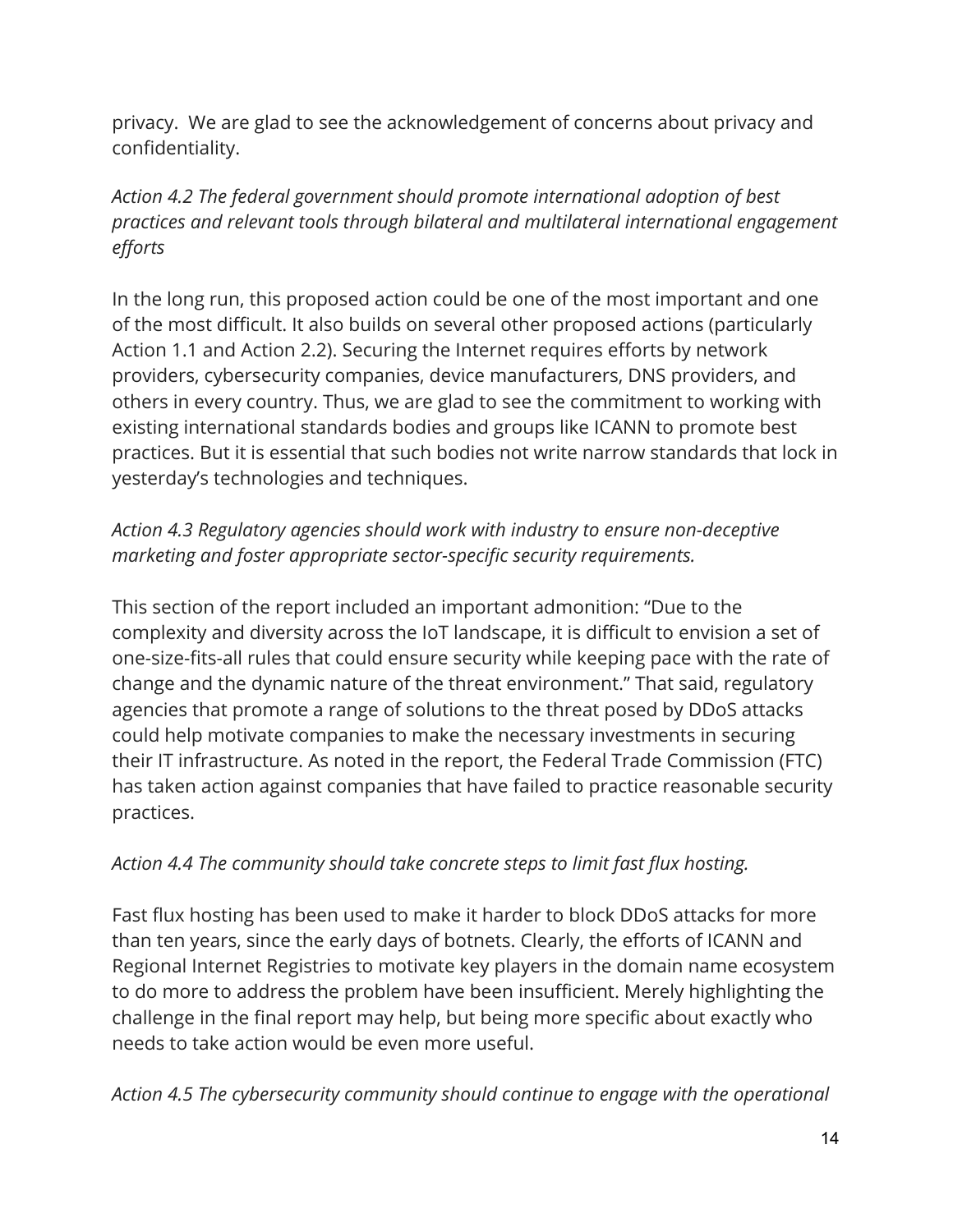### *technology community to promote awareness and accelerate cybersecurity technology transfer.*

In the past, most operational technology relied on stand-alone networks. Now, more and more control systems are being connected to the Internet, requiring that the operational technology community learn about new tools and techniques. This will not be a fast process, so Cloudflare is glad to see these challenges highlighted in the draft report.

### **Goal 5: Increase awareness and education across the ecosystem**

Goal 5 is important not only because it can help in the fight against botnets but because efforts in this area can help improve the security of both the Internet of Things and IT infrastructure around the world. The Federal government has a unique and critical role to play in funding education (and curriculum development) in computer science and engineering (at both the university and K-12 levels).

| <b>Action</b>                                                                                                                                                                                                                                                          | <b>Benefit</b> | <b>Difficulty</b> | <b>Time</b> | Impact       |
|------------------------------------------------------------------------------------------------------------------------------------------------------------------------------------------------------------------------------------------------------------------------|----------------|-------------------|-------------|--------------|
| Action 5.1 The private sector should establish and<br>administer voluntary informational tools for home IoT<br>devices, supported by a scalable and cost-effective<br>assessment process, that consumers will intuitively<br>trust and understand.                     | Med.           | Med.              | Med.        | Narrow       |
| Action 5.2 The private sector should establish a<br>voluntary labeling schemes for industrial IoT<br>applications, supported by a scalable and cost-effective<br>assessment process, to offer sufficient assurance for<br>critical infrastructure applications of IoT. | Med.           | Med.              | Med.        | Med.         |
| Action 5.3 Government should encourage the<br>academic and training sectors to fully integrate secure<br>coding practices into computer science and related<br>programs.                                                                                               | Med.           | High              | Long        | <b>Broad</b> |
| Action 5.4 The academic sector, in collaboration with<br>the National Initiative for Cybersecurity Education,<br>should establish cybersecurity as a fundamental<br>requirement across all engineering disciplines.                                                    | Med.           | High              | Long        | <b>Broad</b> |
| Action 5.5 The federal government should establish a<br>public awareness campaign to support recognition and<br>adoption of the home IoT device security profile and<br>branding.                                                                                      | Med.           | High              | Short       | Narrow       |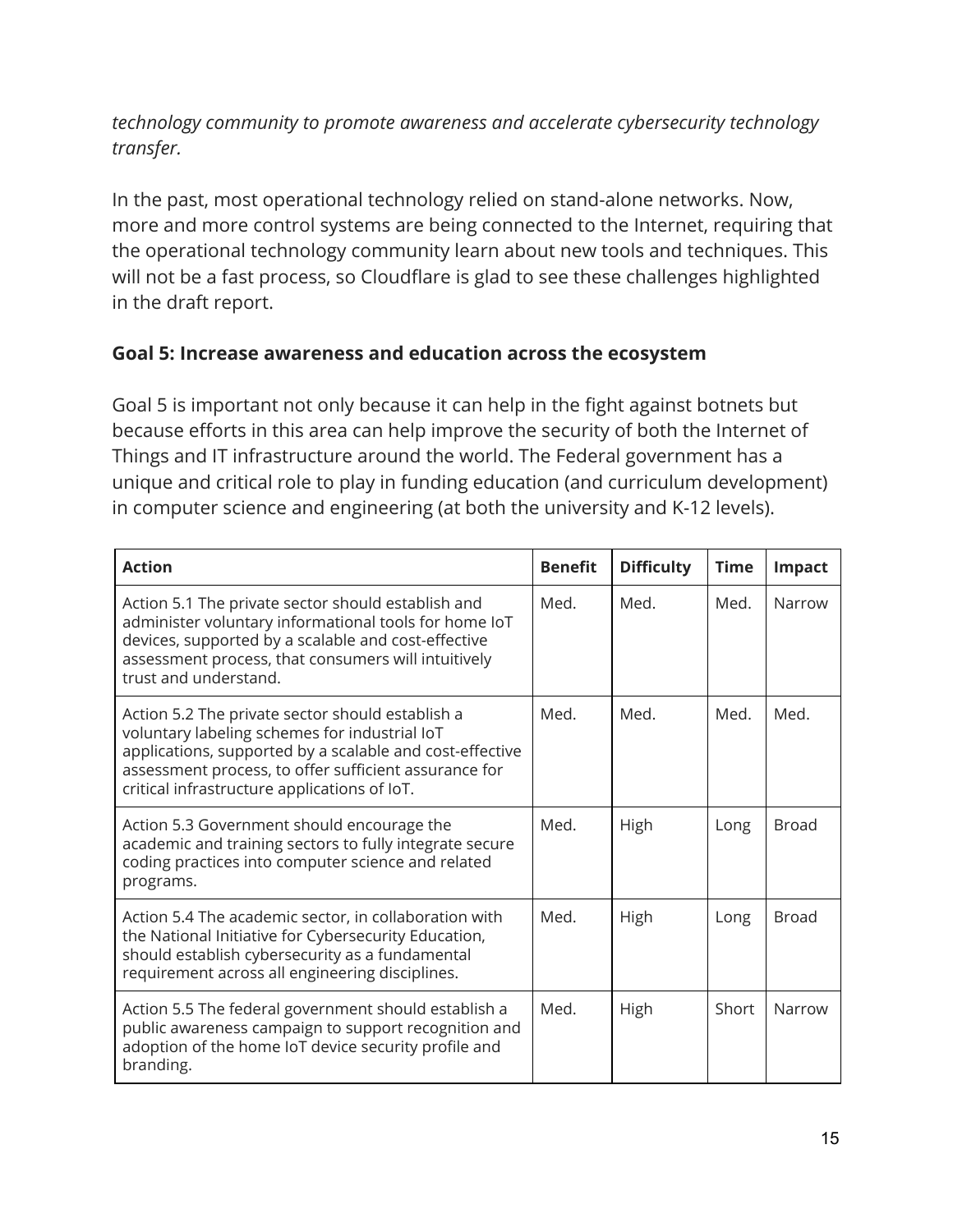*Action 5.1 The private sector should establish and administer voluntary informational tools for home IoT devices, supported by a scalable and cost-effective assessment process, that consumers will intuitively trust and understand.*

This effort would provide benefits far beyond DDoS mitigation. Governments have played a critical role in promoting everything from toy safety to drug abuse prevention to safe driving. The challenge with encouraging consumers to buy more secure IoT devices is that the potential harms are harder to describe and visualize and the consumer can often save money by buying the cheaper, less secure device. *Action 5.2 The private sector should establish a voluntary labeling schemes for industrial IoT applications, supported by a scalable and cost-effective assessment process, to offer sufficient assurance for critical infrastructure applications of IoT.*

Like Action 5.1, this effort would provide benefits far beyond DDoS mitigation. Independent, government-initiated rating systems have played an important role in automobile safety, energy efficiency, and other areas. But, as noted in the draft report, IoT devices are incredibly varied and evolve rapidly, so consumer rankings and cybersecurity assessments will have a hard time keeping up with the market. Still, having trusted labels that consumers could use to determine if the device they are thinking about buying has fundamental security flaws could reduce the number of devices that could be exploited for the next Mirai-type botnet attack. It could also encourage equipment vendors to adopt secure gateways or other edge-based services to protect their devices.

## *Action 5.3 Government should encourage the academic and training sectors to fully integrate secure coding practices into computer science and related programs.*

Of all the recommendations in the report, this is the one that could have the broadest positive impact beyond the rather narrow problem of DDoS mitigation. It is clearly needed. In too many universities, it is possible to get a computer science or computer engineering degree without taking a cybersecurity course. And many students are investing time and dollars in cybersecurity degrees or training programs that are too narrow and do not teach them the skills needed to be an all-purpose developer or to keep up with a rapidly-evolving field. As a company that employs more than a hundred engineers (and will be hiring hundreds more in the near future), Cloudflare supports anything that will train more well-rounded computer professionals with a deep understanding of cybersecurity.